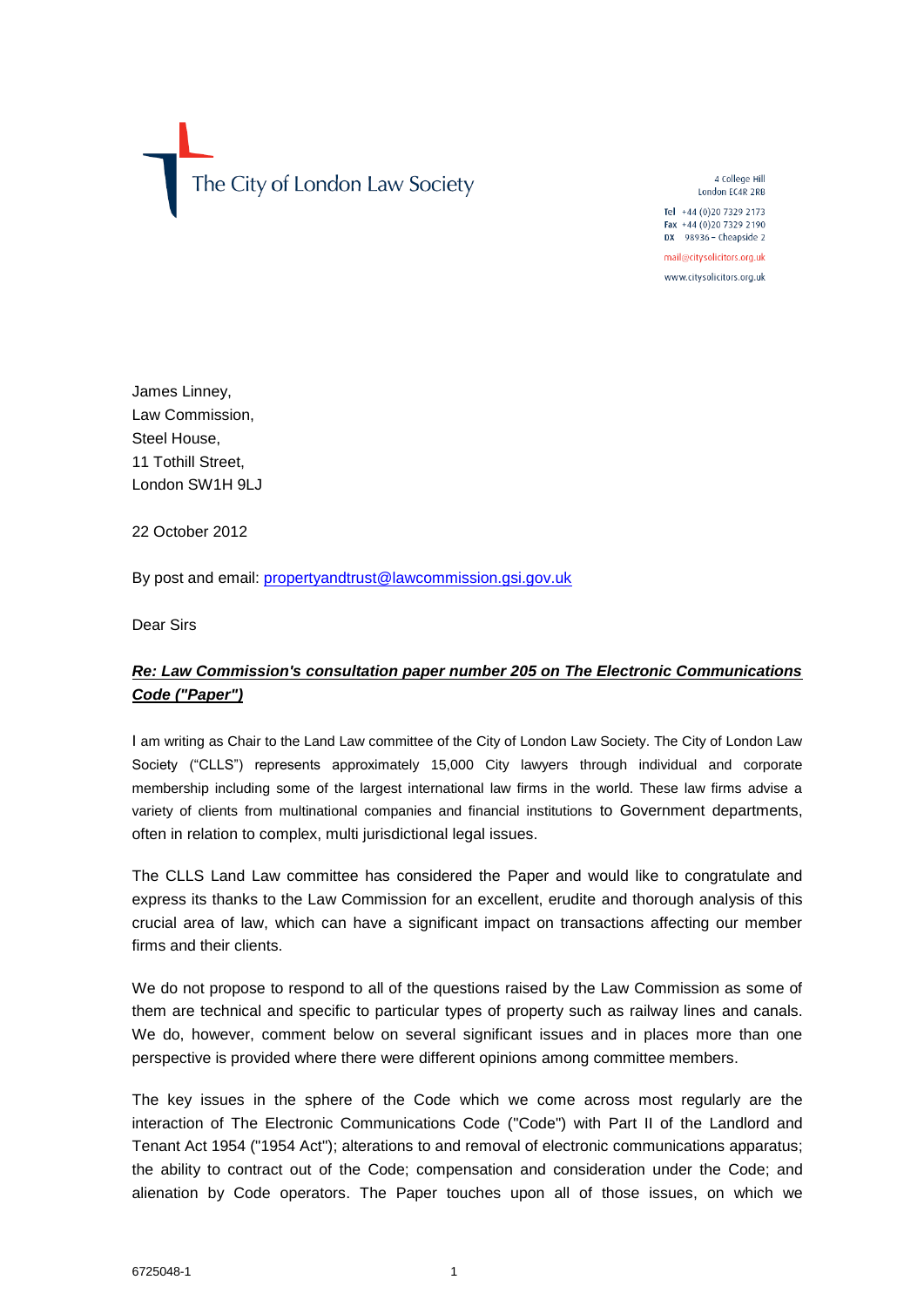comment. When "owner" is referred to below, this may include "occupier". When "operator" is referred to, this usually means "Code operator".

#### **General**

The Law Commission considers that there must continue to be legislation under which the requirement for a landowner's consent for an operator to place apparatus on the owner's property may be overridden. The Law Commission comments that electronic communications services are considered so important to society that such compulsion is justified. The owner is entitled to financial recompense. The Law Commission considers that is compatible with the European Convention on Human Rights.

The Law Commission questions whether the Code should contain general obligations alongside Code rights such as the operator insuring against damage to land arising from the presence of apparatus. There is a possible concern about whether this may unwittingly lead to potential double insurance problems (with the owner's insurance). Public liability insurance rather than buildings insurance should be addressed in the Code as that is the most likely risk to occur and public liability insurance is unlikely to give rise to any real double insurance issues.

#### **Access Principle**

A fundamental principle of the Code is that no person should unreasonably be denied access to an electronic communications network or to electronic communications services, which the Law Commission terms the "Access Principle". The Law Commission considers this principle unclear and, potentially, out-of-date and asks whether, at a time when many areas do have access to electronic communications services, the Access Principle should also focus on the need for those systems to be fast, high quality, robust and modern.

This raises the question that, although it may be justifiable to override private property rights to ensure access to electronic communications services, is it justifiable to override rights (merely) to allow for the latest technology to be installed?

# **Upgrading, sharing and assignment**

The Law Commission questions whether ancillary rights of upgrading, sharing and assignment should be expressly included in the Code. This is commented on below.

# *Upgrading*

Should the owner be entitled to a sum if the operator exercises a new Code right to upgrade? It is debateable whether an owner should be compelled to accept such an upgrade right (absent provision in an existing agreement). Clearly, if it is obliged to accept upgrade works, it is logical that there should be some appropriate financial recompense for the owner.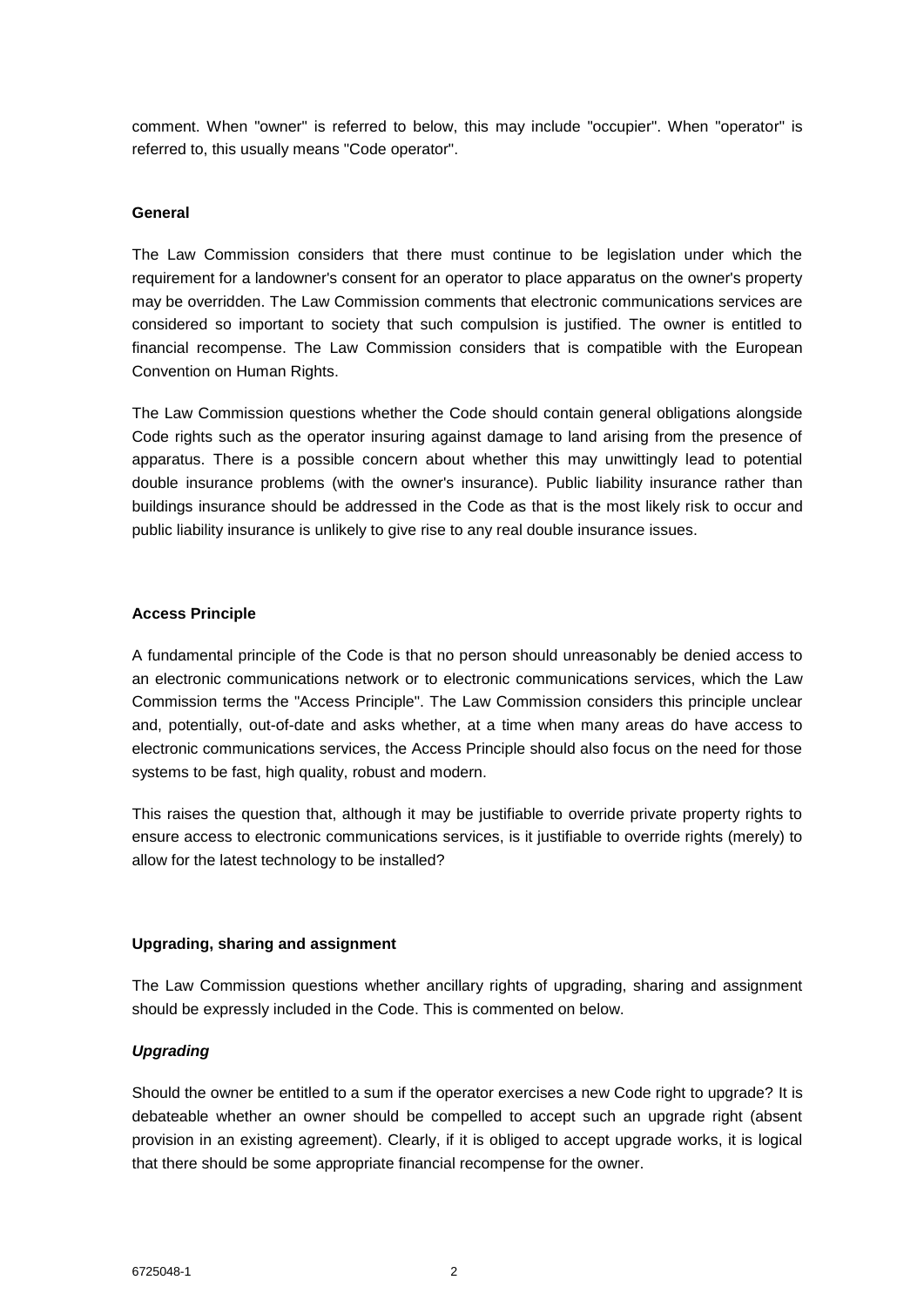# *Sharing*

In relation to sharing, should any Code right to share be subject to the provisions of any operator/owner agreement? That is the current position. The Law Commission questions whether section 134 of the Communications Act 2003 (which turns an absolute prohibition on sharing into one that requires the landlord's consent, not to be unreasonably withheld) could be extended beyond a landlord and tenant situation. If the Code is to incorporate a sharing right, this should be subject to the provisions of any operator/owner agreement.

We are not entirely convinced that section 134 should be extended to an operator/owner situation. It would be valuable to understand the background to the section's introduction and whether the motivations were related to the landlord and tenant relationship- if so, this may be a disincentive to an extension of the section. If a provision in an agreement that an operator is prohibited to share is converted into a provision that any sharing by the operator is subject to the owner's prior consent, not to be unreasonably withheld, this may simply lead to a clash between the owner and operator's respective commercial interests in determining what is reasonable.

What is crucial here is the basis on which the owner receives compensation for the grant of the original right to the operator. If it is based on the diminution in the value of the owner's land rather than the market value of the right, then there is a much stronger argument that the operator should be entitled to share. The net effect is that the same infrastructure is then used by a number of operators, which is unlikely to further diminish the value of the owner's land.

If, however, the compensation for the original grant is based on the market value of the right, then sharing will result in greater income to the operator, which means the right is worth more and the owner should receive additional compensation. This point is also linked to the right to assign mentioned below.

# *Assignment*

The Law Commission questions whether operators should benefit from a general right to assign Code rights to other Code operators, regardless of what any owner/operator agreement provides. There is some objection to such a provision- the owner may only have agreed to the agreement and application of Code rights, because it was a particular operator and another operator should not be forced on the owner. There was, however, an alternative view that the operator should be able to assign to (or share with) another Code operator, but subject to the owner's prior written consent, such consent not to be unreasonably withheld. Such a view raises the concern highlighted above under *Sharing* of a clash between the respective commercial interests of the owner and operator.

# **Paragraph 20 of the Code**

The Law Commission considers that the alteration regime in paragraph 20 of the Code is essentially fit for purpose. One possible concern with the current paragraph 20 is the extent to which it can be amended by agreement. Paragraph 20 is not specifically mentioned in paragraph 27(2) (which specifies the Code provisions that cannot be excluded by agreement), although paragraph 20(1) does provide that the right to give the notice requiring alterations under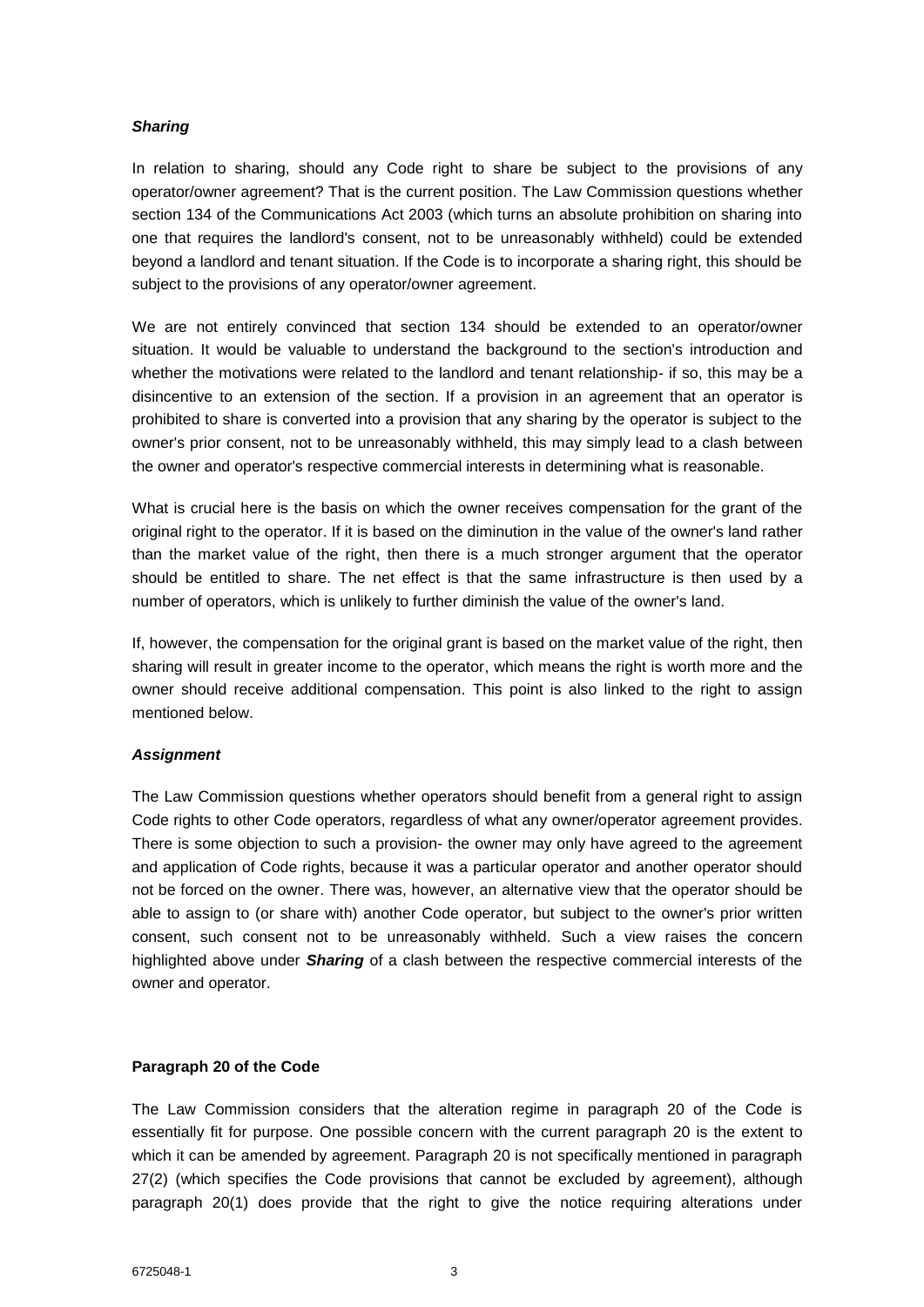paragraph 20 applies, notwithstanding the terms of any agreement binding the person requiring the alterations. So it would appear that that right cannot be "contracted out", although some of the detail of paragraph 20 may be amended by contract through for example a "lift and shift" provision. Can the parties contract out of the operator's right to serve a counter-notice under paragraph 20 and, ultimately, take the matter to court? The position is unclear and should be clarified.

The Law Commission proposes that it should not be possible for operators and landowners to contract out of the alterations regime in a revised Code. This proposal would deal with the uncertainty point mentioned above, but is it correct that the operator and owner should not be able to agree to disapply whole or part of the Code's regime on alterations for their own transaction or situation? We refer below to the Law Commission's proposal to allow the owner and operator to "contract out" of paragraph 21. If countenanced for that paragraph, why not for paragraph 20? Should the parties have, potentially, to go to Court for an alteration to go ahead? Could a third party (such as a subscriber) require them to go to Court, even if the owner and operator do not wish to? Another view was that there should be no contracting out of the Code, other than in relation to paragraph 21.

#### **Paragraph 21 and interaction with paragraph 20**

Paragraph 27(2) in effect provides that paragraph 21 is not without prejudice (i.e. it is with prejudice) to rights or liabilities arising under any agreement to which the operator is a party. That in effect gives operators "security of tenure" in relation to the apparatus, which they have installed at the owner's property.

There is a potentially interesting point on the interaction between paragraphs 20 and 21. As stated previously, there is an argument (on which there is as yet no definitive position) that, in the case of an improvement, paragraph 20 can be used to remove apparatus without needing to go to court. The argument is based on an assumption (which may be incorrect) that the parties can by agreement contract out of the operator's right to serve a counter-notice under paragraph 20 and, ultimately, take the matter to court to try to stop the alteration of the apparatus.

Since "alteration" is defined in paragraph 1(2) to include "removal", it would appear that the Code permits the parties to remove the apparatus pursuant to paragraph 20 without having to go to court (where there is an improvement). However, this undermines paragraph 21, which the Code clearly states cannot be contracted out.

The position is ambiguous, resulting from the existing Code being poorly drafted. Common sense suggests that paragraph 20 applies to a relocation situation and paragraph 21 to a permanent removal, but this is not definitive. Operators may use paragraph 21(12) to argue that an owner is not under paragraph 21 entitled to remove on the ground only that he is entitled to give a notice under paragraph 20. There is some weight in this argument, but paragraph 21(12) could be interpreted to mean simply that an owner cannot use a paragraph 20 ground in a paragraph 21 application, leaving open the possibility of removing the apparatus by a paragraph 20 application as described above (in the case of an improvement). This ambiguity should be resolved in the revised Code. Even if there is provision for contracting out of paragraph 21 of the revised Code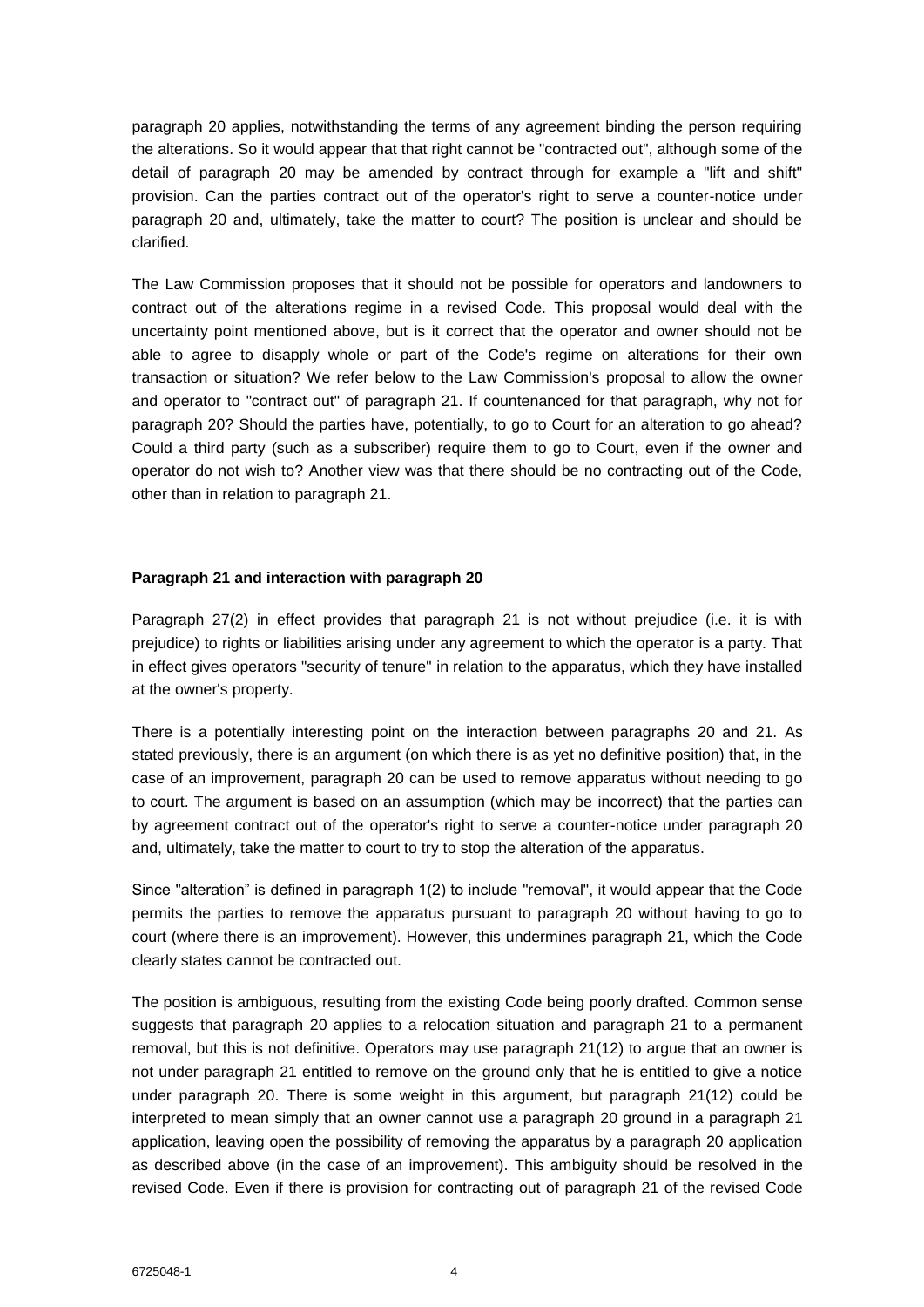(see paragraph below), this ambiguity should be clarified for where paragraph 21 is not contracted out.

# **Contracting out of paragraph 21**

The Law Commission proposes that the operator and owner can, by agreement, contract out of the "security" provisions of paragraph 21, either absolutely, or on the basis, for example, that there will be no security if the land is required for development. As the Law Commission suggests, if the parties can contract out of paragraph 21, owners may be more willing to have apparatus installed at their properties. We are not convinced about the need to refer to development which over-complicates- would the owner need to prove the land was required for development and, if so, how? The owner may not want there to be security, even if there is no development. Also the owner and operator may well want to know up front whether the agreement is contracted out of paragraph 21, giving them greater certainty. We would prefer absolute contracting out of paragraph 21, akin to that for Part II of the Landlord and Tenant Act 1954. If the operator does not wish to contract out absolutely, then it has the option to use paragraph 5 of the Code.

# **Compensation under the Code**

On the subject of compensation, paragraph 27(3) of the Code provides as follows:

"Except as provided under the preceding provisions of this code, the operator shall not be liable to compensate any person for, or be subject to any other liability in respect of, any loss or damage caused by the lawful exercise of any right conferred by or in accordance with this code."

This indicates that:

- where the operator lawfully exercises its Code rights, the only liability that the operator will have in respect of compensation or loss and damage will be pursuant to the Code, and any provision in a wayleave agreement or other document imposing further liability on the operator in those circumstances will be in breach of the Code;
- where the operator unlawfully exercises its Code rights, the operator is liable not only pursuant to the Code, but also subject to any further contractual liability contained in the agreement.

This Code provision could be useful for operators in warding off aggressive attempts by landlords to impose liabilities in wayleaves going beyond the Code. There is, however a tension between paragraph 27(3) and 27(2) referred to above. The failure to refer to paragraph 27(3) in paragraph 27(2) would suggest that the parties can contractually override the effect of paragraph 27(3). However, in the absence of case authority, the position is not definitive. The revised Code should clarify this issue.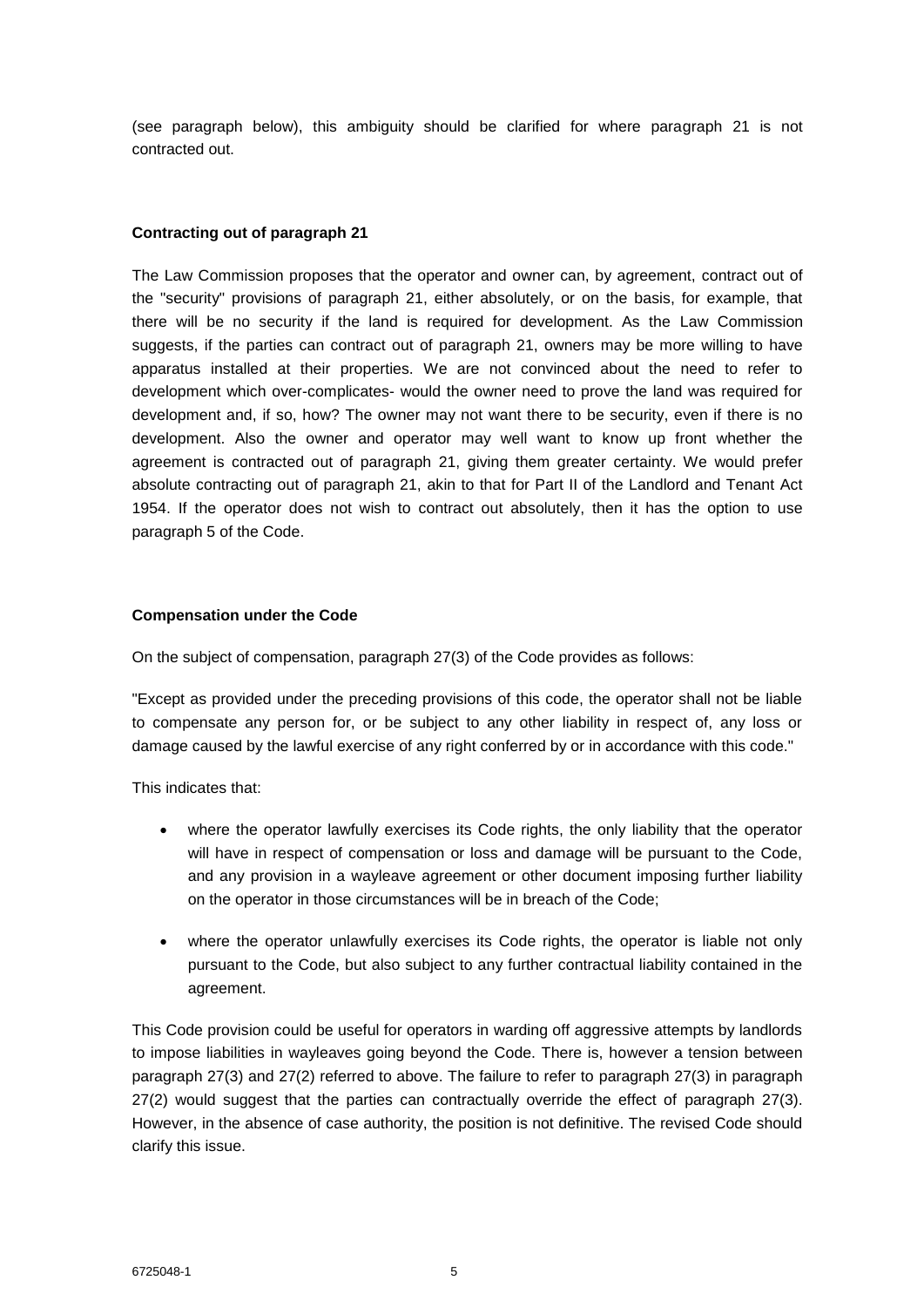On a different point, the suggestion in paragraph 6.83 of the Paper about re-visiting previous financial awards made under the Code may be perceived as undesirable because of the consequential uncertainty it may create.

As to appropriate compensation methodology, when utilities were non-profit making bodies, the compulsory purchase legislation was arguably an adequate methodology for calculating compensation. However, particularly in relation to electronic communications, the right to install equipment in a particular location may result in considerable profit to the Code operator and further revenue if the right can be shared with or assigned to other operators. The return, which the operator will earn as a result of the new asset, should be factored into the equation.

#### **Forum for adjudication**

The suggestions for alternative dispute resolution procedures for valuation issues are to be welcomed as a way of reducing delays and expense.

#### **Standard terms for operator/owner agreement**

While the revised Code can facilitate standardisation of agreements between owners and operators and may be beneficial, any use of standard terms should, as the Law Commission suggests, be voluntary for the reasons it highlights.

# **Interaction with Part II of the Landlord and Tenant Act 1954**

The Law Commission rightly highlights the problems relating to the interaction between paragraphs 20 and 21 of the Code on the one hand and Part II of the Landlord and Tenant Act 1954 on the other. Currently, owners will often seek to contract the lease out of sections 24-28 of the 1954 Act to avoid the problems. We, therefore, support the Law Commission's suggestion that, where an operator leases land for the placement and use of electronic communications apparatus, which is protected by the security provisions of the Code, Part II of the 1954 Act should not apply to the lease.

There may be practical difficulties in ascertaining whether the Code applies. It may be, therefore, clearer to provide that Part II of the 1954 Act does not apply to the lease, if the Code applies or there is a statement in the relevant document that the owner and operator consider the Code applies.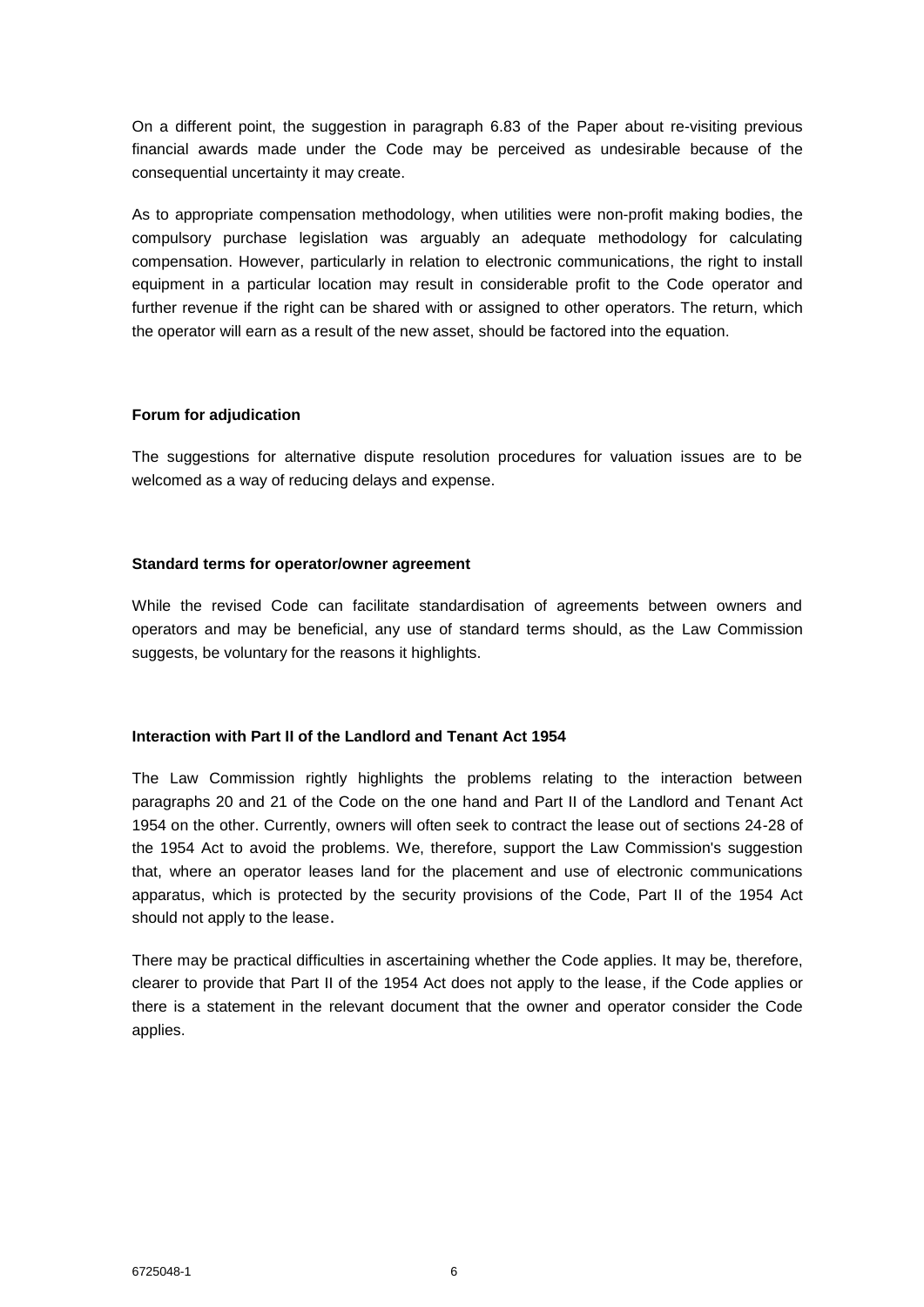# **Conclusion**

In summary, we have found the Paper to be thought-provoking and it makes many sensible suggestions, which should improve the relationships between the property industry and electronic communication operators, and the way landlord and tenant legislation and the Code interact.

Please do let us know if you would like to discuss further any of the points made in this response.

Yours faithfully

Jackie Newstead

**Chair, Land Law Committee**